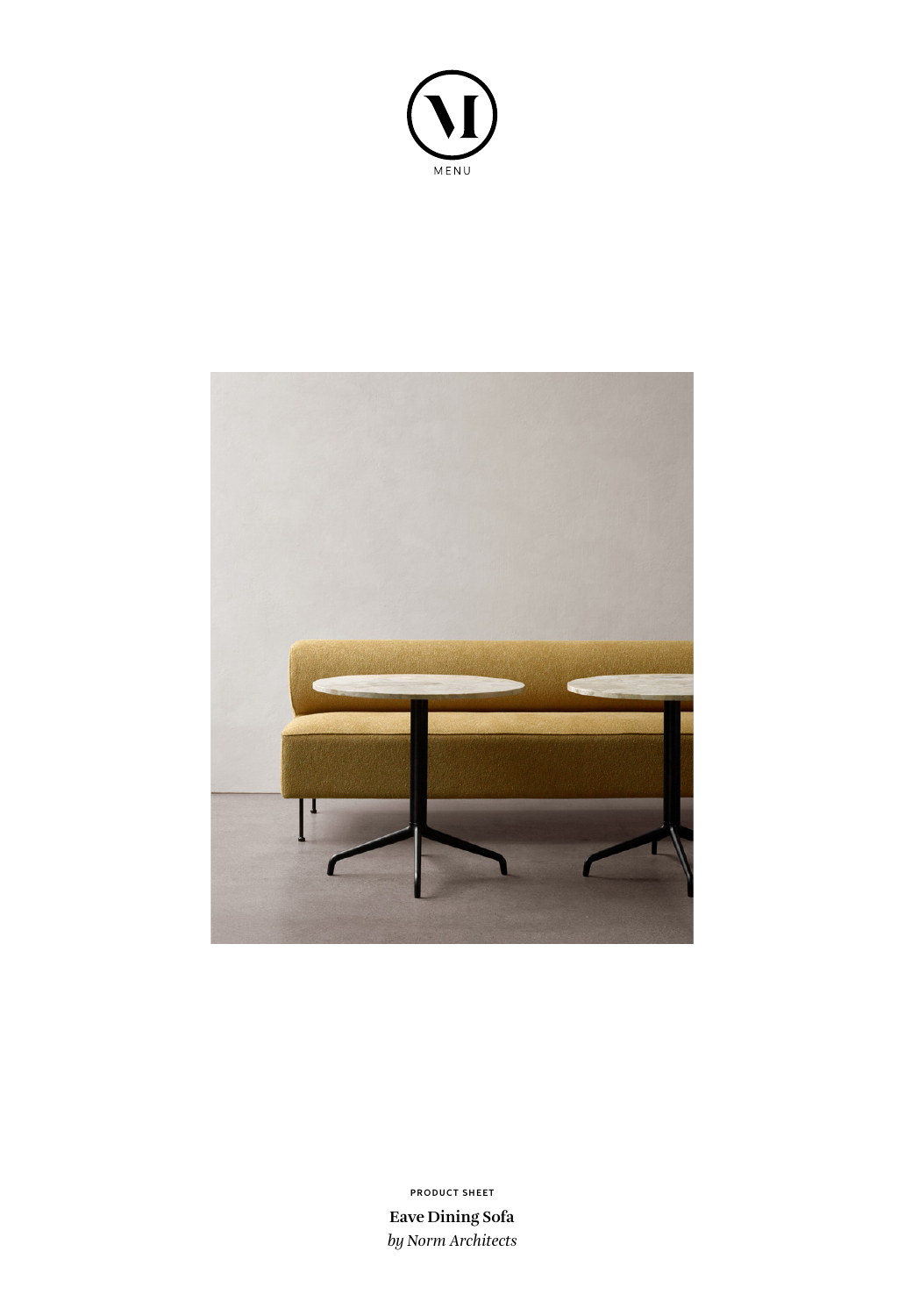**MENU — PRODUCT SHEET 2 MENU — PRODUCT SHEET 3**

Banquette-style sofa foam-padded modules in fabric upholstery and set on black powder coated steel legs. As no two spaces are the same, we also offer bespoke solutions that accommodate individual requirements for length.

| <b>ENVIRONMENT</b><br>Indoor<br><b>DIMENSIONS</b><br>80<br>H: 79 cm / 31,1"<br>SH: 48 cm / 18,9"<br>W: 80 cm / 31,5"<br>D: 75 cm / 29,5"<br>165<br>H: 79 cm / 31,1"<br>SH: 48 cm / 18,9"<br>W: 165 cm / 65"<br>D: 75 cm / 29,5"<br>200<br>H: 79 cm / 31,1"<br>SH: 48 cm / 18,9"<br>W: 200 cm / 78,7"<br>D: 75 cm / 29,5"<br>280<br>H: 79 cm / 31,1"<br>SH: 48 cm / 18,9"<br>W: 280 cm / 110,2"<br>D: 75 cm / 29,5"<br><b>CORNER</b><br>H: 79 cm / 31,1"<br>SH: 48 cm / 18,9"<br>W: 75 cm / 29,5"<br>D: 75 cm / 29,5" |  | <b>PRODUCT TYPE</b><br>Sofa |
|----------------------------------------------------------------------------------------------------------------------------------------------------------------------------------------------------------------------------------------------------------------------------------------------------------------------------------------------------------------------------------------------------------------------------------------------------------------------------------------------------------------------|--|-----------------------------|
|                                                                                                                                                                                                                                                                                                                                                                                                                                                                                                                      |  |                             |
|                                                                                                                                                                                                                                                                                                                                                                                                                                                                                                                      |  |                             |
|                                                                                                                                                                                                                                                                                                                                                                                                                                                                                                                      |  |                             |
|                                                                                                                                                                                                                                                                                                                                                                                                                                                                                                                      |  |                             |
|                                                                                                                                                                                                                                                                                                                                                                                                                                                                                                                      |  |                             |
|                                                                                                                                                                                                                                                                                                                                                                                                                                                                                                                      |  |                             |
|                                                                                                                                                                                                                                                                                                                                                                                                                                                                                                                      |  |                             |
|                                                                                                                                                                                                                                                                                                                                                                                                                                                                                                                      |  |                             |
|                                                                                                                                                                                                                                                                                                                                                                                                                                                                                                                      |  |                             |
|                                                                                                                                                                                                                                                                                                                                                                                                                                                                                                                      |  |                             |
|                                                                                                                                                                                                                                                                                                                                                                                                                                                                                                                      |  |                             |
|                                                                                                                                                                                                                                                                                                                                                                                                                                                                                                                      |  |                             |
|                                                                                                                                                                                                                                                                                                                                                                                                                                                                                                                      |  |                             |
|                                                                                                                                                                                                                                                                                                                                                                                                                                                                                                                      |  |                             |
|                                                                                                                                                                                                                                                                                                                                                                                                                                                                                                                      |  |                             |
|                                                                                                                                                                                                                                                                                                                                                                                                                                                                                                                      |  |                             |
|                                                                                                                                                                                                                                                                                                                                                                                                                                                                                                                      |  |                             |
|                                                                                                                                                                                                                                                                                                                                                                                                                                                                                                                      |  |                             |
|                                                                                                                                                                                                                                                                                                                                                                                                                                                                                                                      |  |                             |
|                                                                                                                                                                                                                                                                                                                                                                                                                                                                                                                      |  |                             |
|                                                                                                                                                                                                                                                                                                                                                                                                                                                                                                                      |  |                             |
|                                                                                                                                                                                                                                                                                                                                                                                                                                                                                                                      |  |                             |
|                                                                                                                                                                                                                                                                                                                                                                                                                                                                                                                      |  |                             |
|                                                                                                                                                                                                                                                                                                                                                                                                                                                                                                                      |  |                             |
|                                                                                                                                                                                                                                                                                                                                                                                                                                                                                                                      |  |                             |
|                                                                                                                                                                                                                                                                                                                                                                                                                                                                                                                      |  |                             |
|                                                                                                                                                                                                                                                                                                                                                                                                                                                                                                                      |  |                             |
|                                                                                                                                                                                                                                                                                                                                                                                                                                                                                                                      |  |                             |
|                                                                                                                                                                                                                                                                                                                                                                                                                                                                                                                      |  |                             |
|                                                                                                                                                                                                                                                                                                                                                                                                                                                                                                                      |  |                             |
|                                                                                                                                                                                                                                                                                                                                                                                                                                                                                                                      |  |                             |
|                                                                                                                                                                                                                                                                                                                                                                                                                                                                                                                      |  |                             |
|                                                                                                                                                                                                                                                                                                                                                                                                                                                                                                                      |  |                             |
|                                                                                                                                                                                                                                                                                                                                                                                                                                                                                                                      |  |                             |
|                                                                                                                                                                                                                                                                                                                                                                                                                                                                                                                      |  |                             |
|                                                                                                                                                                                                                                                                                                                                                                                                                                                                                                                      |  |                             |
|                                                                                                                                                                                                                                                                                                                                                                                                                                                                                                                      |  |                             |
|                                                                                                                                                                                                                                                                                                                                                                                                                                                                                                                      |  |                             |
|                                                                                                                                                                                                                                                                                                                                                                                                                                                                                                                      |  |                             |
|                                                                                                                                                                                                                                                                                                                                                                                                                                                                                                                      |  |                             |

80: 32 kg / 70,5 lb 165: 41 kg / 90,4 lb 200: 49 kg / 108 lb 280: 67 kg / 147,7 lb  $\therefore$  30 kg / 66,1 lb

reight depends on modules selected.

#### **PRODUCTION PROCESS**

lles are constructed with a frame made pine, plywood and MDF. Seat, backrest and  $\frac{1}{2}$ ests consist of a double layer of foam and g springs. Legs are made from powder coated s<br>od, welded on a mounting bracket in steel.

| 80            |   |
|---------------|---|
|               | I |
| 165           |   |
|               | 1 |
| 200           |   |
|               |   |
| 280           |   |
|               |   |
| <b>CORNER</b> |   |
|               |   |
|               |   |

# **Eave Dining Sofa**<br>BY NORM ARCHITECTS<br>BY NORM ARCHITECTS

Black (RAL 9005)

dent upon selected upholstery

#### **ERIALS**

lywood, MDF, steel (spring), HR Foam and tery

**TEST** N / A

#### **C E RT I F I CAT I O N S** TSCA title VI compliant

**PACKAGING TYPE** Brown box

#### **PACKAGING MEASUREMENTS (H x W x D)**

**80** 62 cm x 78 cm x 83 cm / 24,4" x 30,7" x 32,7"

**165**

78 cm x 168 cm x 62 cm / 30,7" x 66,1" x 24,4"

**200** 78 cm x 203 cm x 62 cm / 30,7" x 79,9" x 24,4"

**280** 78 cm x 283 cm x 62 cm / 30,7" x 111,4" x 24,4

**CORNER** 63 cm x 78 cm x 78 cm / 24,4" x 30,7" x 30,7"

Packaging measurements depend on modules selected.

#### **MATERIALS & MAINTENANCE**

Please visit menuspace.com for materials and care and maintenance instructions.

### **SPEC OPTIONS**

Available in fabrics from our upholstery programme. Standard lead times apply. Custom upholstery available upon request. For further information please refer to MENU Upholstery Programme.



**BY NORM ARCHITECTS BY NORM ARCHITECTS**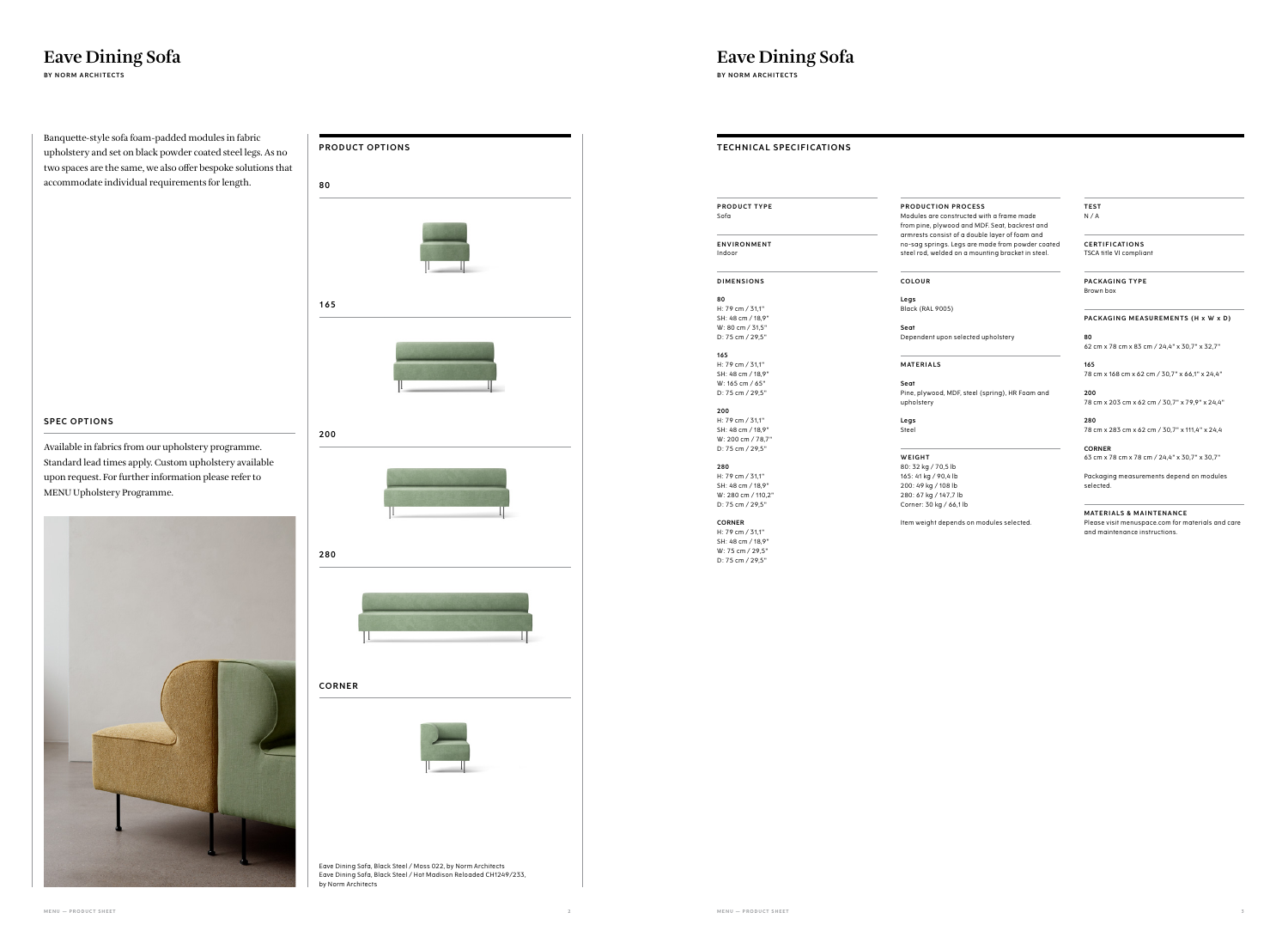**TECHNICAL DRAWING TECHNICAL DRAWING**

**Eave Dining Sofa BY NORM ARCHITECTS**

**BY NORM ARCHITECTS**

**EAVE DINING SOFA, 80 EAVE DINING SOFA, 165** 





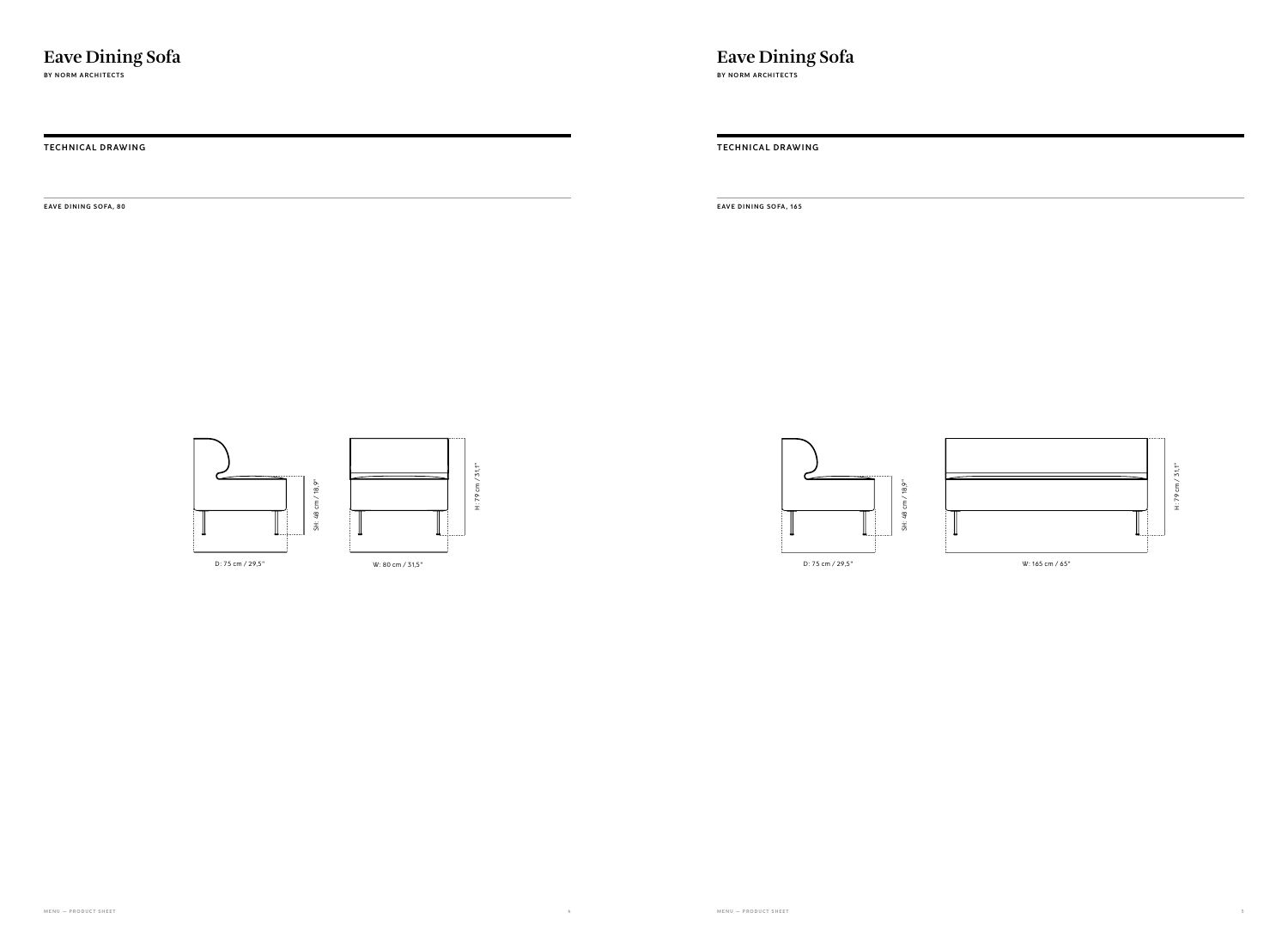**TECHNICAL DRAWING TECHNICAL DRAWING**

**Eave Dining Sofa**

**BY NORM ARCHITECTS**

**BY NORM ARCHITECTS**

**EAVE DINING SOFA, 200 EAVE DINING SOFA, 280**